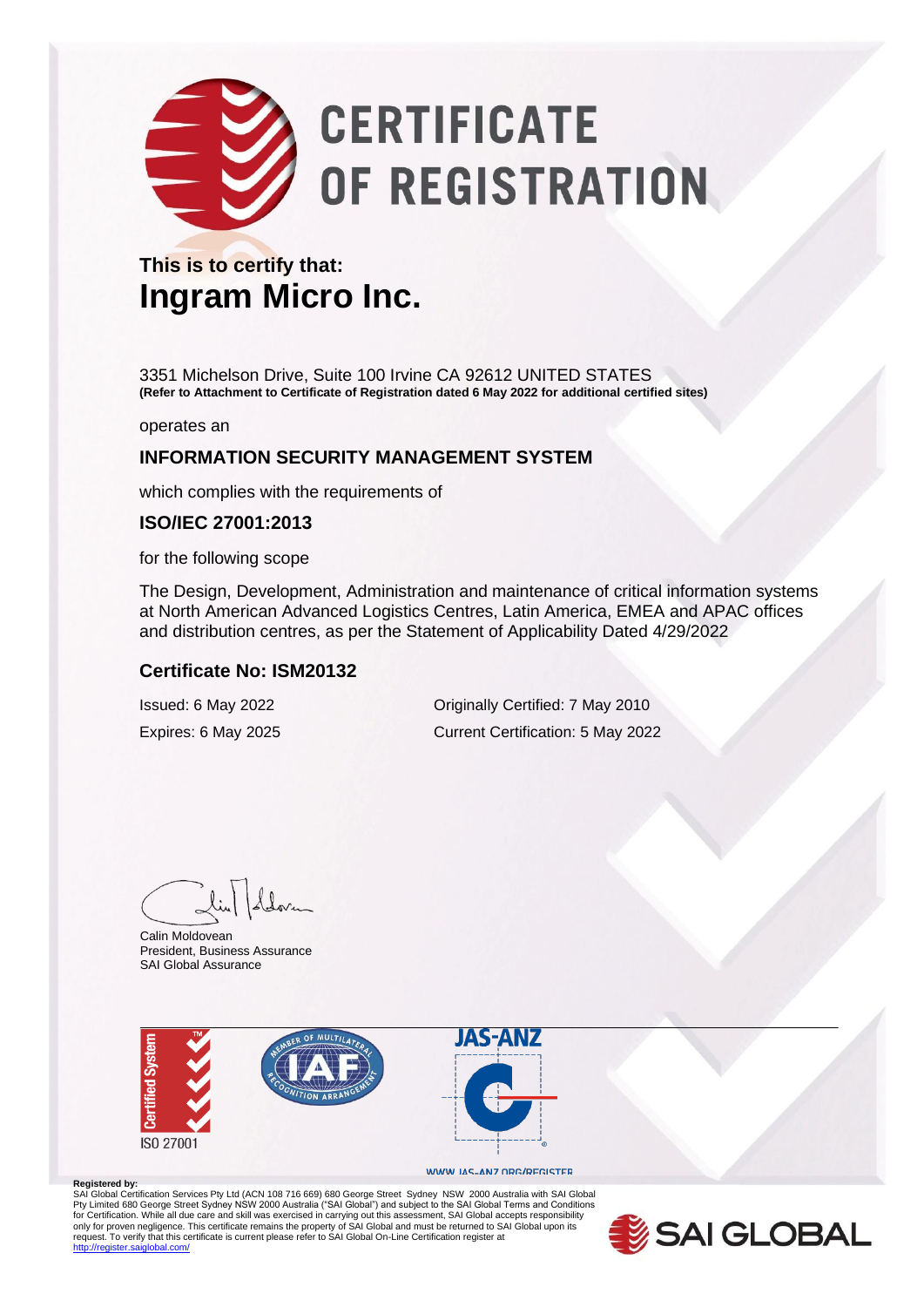

These sites are registered under certificate No: ISM20132 issued on 6 May 2022.

### **Ingram Micro Inc.**

22-24 Wonderland Drive Eastern Creek NSW 2766 AUSTRALIA Jakov Lind Straße 5, 1.OG 1020 Wien AUSTRIA Hermeslaan 1B Diegem 1831 BELGIUM Houdeng, Garocentre Nord Boulevard Millénium 7 Houdeng- Goegnies 7110 BELGIUM Emmanuellaan 2A B-1830 Machelen BELGIUM Ingram Micro Brazil Ltda. Avenida Piracema, 1341 Tamboré - Barueri São Paulo BRAZIL 7451 Nelson Road Richmond BC V6W 1L7 CANADA 55 Standish Court Mississauga ON L5R 4A1 CANADA 88 Foster Crescent Mississauga ON L5R 4A2 CANADA Camino Lo boza 120 módulo D Complejo Bodenor Comuna de Pudahuel Santiago CHILE Av. Providencia 1760, 11th floor Providencia Santiago CHILE Avenida Cra 7 No. 155C-30 Torre E Piso 39 Edificio North Point Bogota COLOMBIA BrightPoint North America LP dba Ingram Micro Mobility 500 Metros Nortre de matra Sobre la Radial Santa Ana San Antonio de Belden Heredia COSTA RICA Off Hovedvejen 3C Glostrup 2600 DENMARK Ingram Micro Oy, Linnoitustie 11 Espoo 02600 FINLAND Beauvais, 16, rue Joseph Cugnot Beauvais 60000 FRANCE Brive-la-Gaillarde, 15 rue Daniel de Cosnac Brive 19100 FRANCE France Lesquin 5/7 rue des Bouleaux Lesquin 59810 FRANCE Ave de la Rotonde, de Lomme-Sequ Plateforme Multimodale Lomme FRANCE Montauban 100, Chemin de Baillot Montauban 82000 FRANCE 25 Rue Michael Faraday Montigny Le Bretonneux FRANCE

These registrations are dependent on Ingram Micro Inc. maintaining their scope of registration to ISO/IEC 27001:2013.

**Registered by:** SAI Global Certification Services Pty Ltd (ACN 108 716 669) 680 George Street Sydney NSW 2000 Australia with SAI Global<br>Pty Limited 680 George Street Sydney NSW 2000 Australia ("SAI Global") and subject to the SAI Globa for Certification. While all due care and skill was exercised in carrying out this assessment, SAI Global accepts responsibility<br>only for proven negligence. This certificate remains the property of SAI Global and must be r

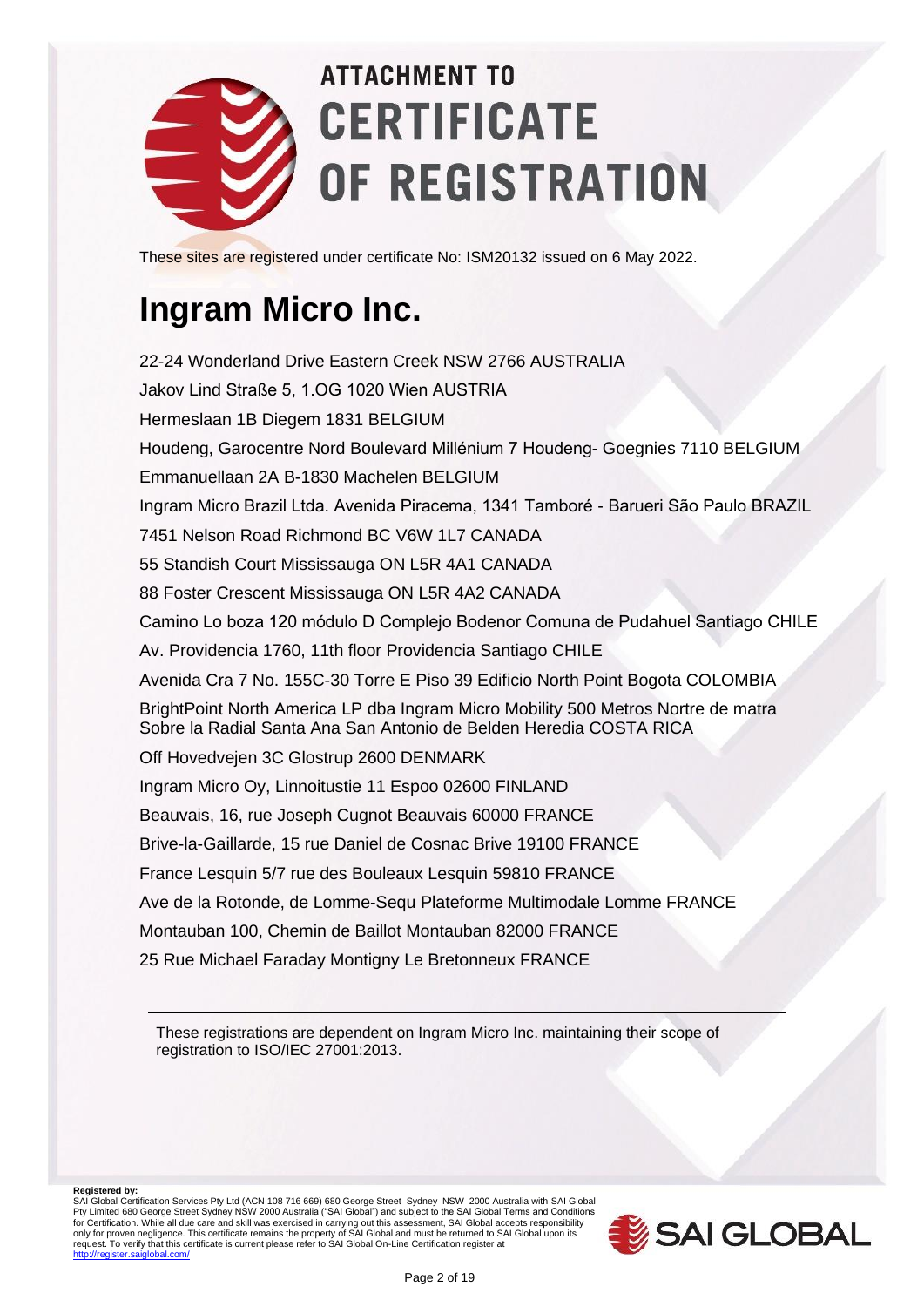

These sites are registered under certificate No: ISM20132 issued on 6 May 2022.

### **Ingram Micro Inc.**

Saint-Augustin, Zone Artisanale Saint- Augustin 19390 FRANCE

Hafenstrasse 60 D-38112 Braunsc GERMANY

Heisenbergbogen 3 D-85609 Dornach GERMANY

Erwitter Strassee 27-29 D-59557 Lippstadt GERMANY

Europaring 20-22 D-94315 Straubing GERMANY

Weberstr.2 D-49134 Wallenhorst GERMANY

Akácos, Fót, East Gate Business Park Budapest H-2151 HUNGARY

Madarasz Viktor u.47-49 H-1138 Budapest HUNGARY

Ingram Micro S.R.L & Ingram Direct S.R.L - Viale delle Industrie 14/b 20049 Settala (MI) ITALY

Av. 16 de Septiembre No. 225 Col. Barrio San Martin Xochinahuac Alcaldía Azcapotzalco Ciudad de México C.P. 02140 MEXICO

Calle Joselillo No. 3 Piso 5to, col. El Parque Naucalpan de Juárez Estado de México C.P. 53398 MEXICO

5047 TM Tilburg Gesworenhoeksweg, VOSSENBERG ZUID-WEST Noord-Branbant NETHERLANDS

TS Netherlands Office Papendorpseweg 95 Utrecht 3528 BJ NETHERLANDS

Brynsveien 12 Oslo 0667 NORWAY

Ave Jorge Basadre Grohmann #157 Floor 6 and 7 San Isidro, Lima LIMA27 PERU

Ave Javier Prado Este #175 Floor 9 San Isidro, Lima LIMA27 PERU

Av. Dr. Luis Sa, Armazem H, Parque Monserrate - Abrunhe Sinatra PORTUGAL

BrightPoint North America LP dba Ingram Micro Mobility South Industrial Park Lot 14 Humacao Industrial Park North Bldg. #2 State Rd PR 3km 76.4 Rio Abajo PUERTO RICO

40 Changi North Crescent Changi 499639 SINGAPORE

These registrations are dependent on Ingram Micro Inc. maintaining their scope of registration to ISO/IEC 27001:2013.

**Registered by:**

SAI Global Certification Services Pty Ltd (ACN 108 716 669) 680 George Street Sydney NSW 2000 Australia with SAI Global<br>Pty Limited 680 George Street Sydney NSW 2000 Australia ("SAI Global") and subject to the SAI Globa for Certification. While all due care and skill was exercised in carrying out this assessment, SAI Global accepts responsibility<br>only for proven negligence. This certificate remains the property of SAI Global and must be r

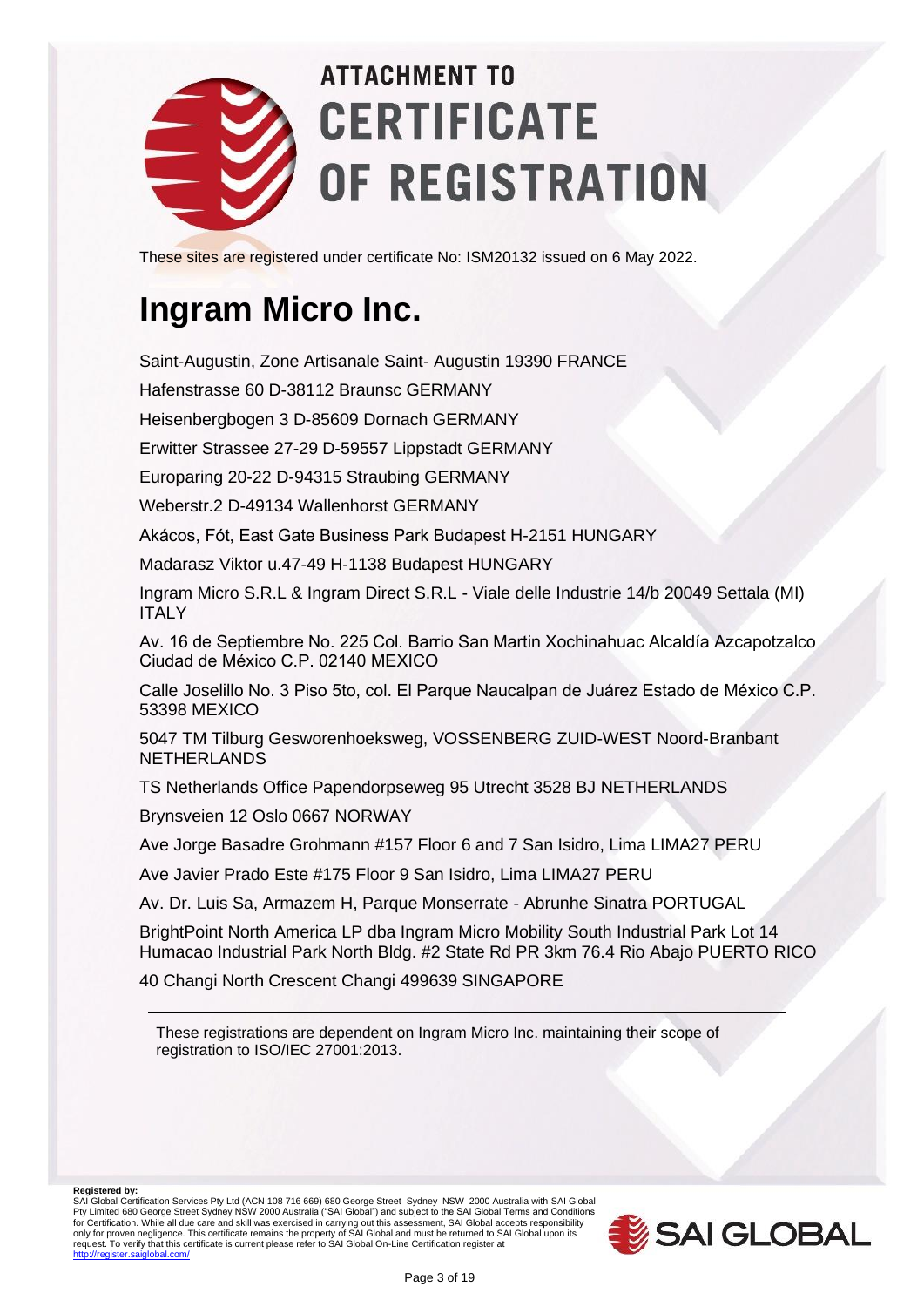

These sites are registered under certificate No: ISM20132 issued on 6 May 2022.

#### **Ingram Micro Inc.**

205 Kallang Bahru #04-00 Kallang Bahru 339341 SINGAPORE

Viladecans Business Park Edifuro Australia C/Antonio Machado 78-80 1a y 2a Planta 08840 Viladecans Barcelona SPAIN

Av. Europa 5 (Poligono Constanti) Pol. Ind. Constanti Constanti (Tarragona) 43120 SPAIN

Gardsfogderagen 7 S-168 67 Bromma SWEDEN

Tallbacksgatan 13 195 72 ROSERSBERG Stockholm Ian SWEDEN

C/o Galliker Ch-6246 Altishofen SWITZERLAND

Brunnmatt 14 Ch-6330 Cham SWITZERLAND

Building 1, Innovation Hub Al Falak Street, Dubai Internet City Dubai P.O Box 33550 UNITED ARAB EMIRATES

CBXII West Midsummer Boulevard Milton Keynes MK92EA UNITED KINGDOM

Parklands, Drift East Crick NN6 7EX Northants Nn6 7E NHANTS UNITED KINGDOM

BrightPoint North America LP dba Ingram Micro Mobility 14500 FAA Blvd Fort Worth Texas UNITED STATES

12510 Micro Drive Mira Loma CA 91752 UNITED STATES

2000 NW 84th Avenue Miami FL 33122 UNITED STATES

415 East Lies Road Carol Stream IL 60188 UNITED STATES

8685 Eastgate Rd, Suite 100 Henderson NV 89015 UNITED STATES

1759 Wehrle Drive Williamsville NY 14221 UNITED STATES

80 Micro Drive Jonestown PA 17038 UNITED STATES

8 Shelter Drive Greer SC 29650 UNITED STATES

3820 Micro Drive Millington TN 38053 UNITED STATES

These registrations are dependent on Ingram Micro Inc. maintaining their scope of registration to ISO/IEC 27001:2013.

**Registered by:**

SAI Global Certification Services Pty Ltd (ACN 108 716 669) 680 George Street Sydney NSW 2000 Australia with SAI Global<br>Pty Limited 680 George Street Sydney NSW 2000 Australia ("SAI Global") and subject to the SAI Globa for Certification. While all due care and skill was exercised in carrying out this assessment, SAI Global accepts responsibility<br>only for proven negligence. This certificate remains the property of SAI Global and must be r

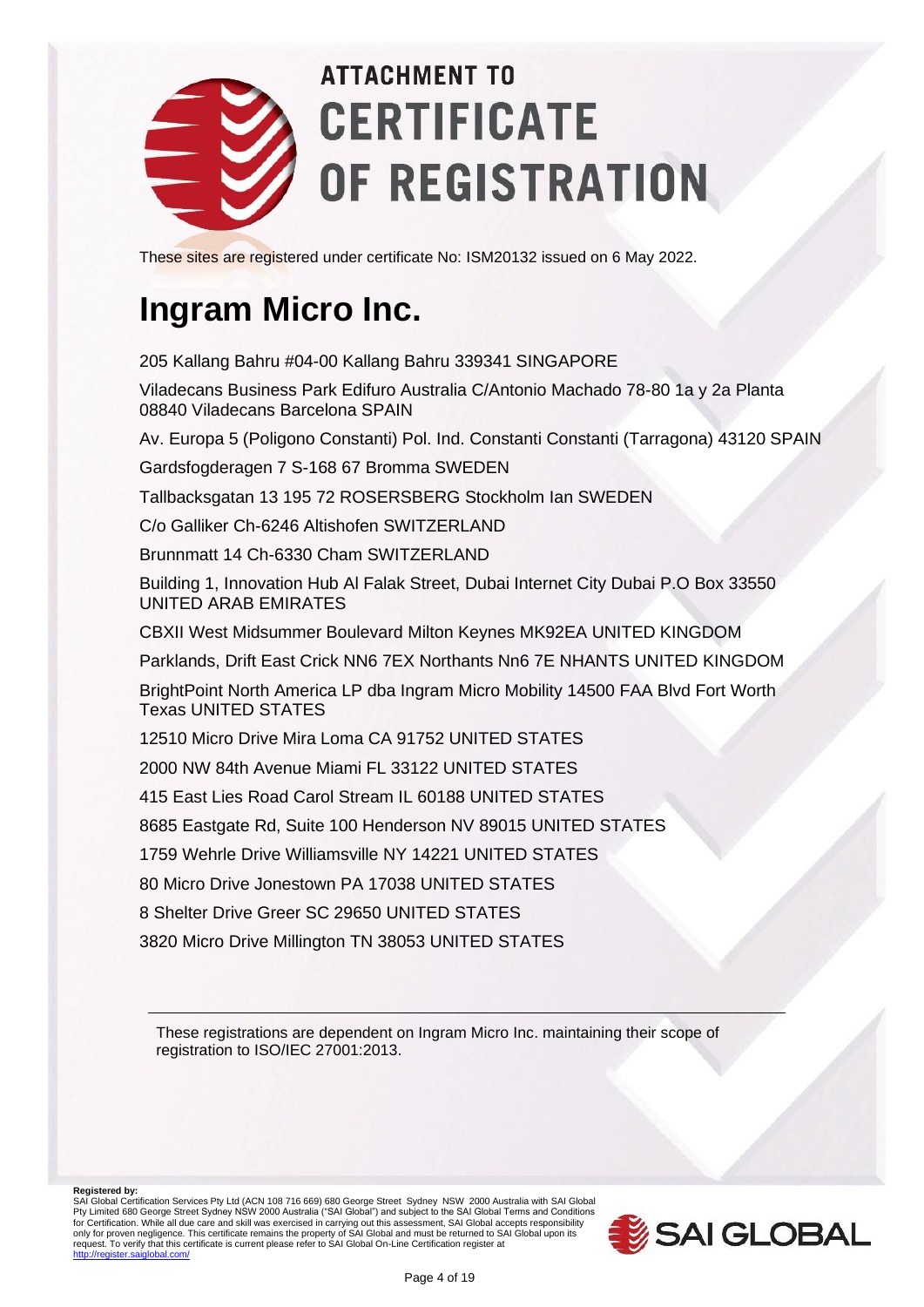

These sites are registered under certificate No: ISM20132 issued on 6 May 2022.

#### **Ingram Micro Inc.**

| <b>SAI Site Cert no.</b> | <b>Certified Site Details</b>                                                                                                                                         | <b>Effective Date</b> |
|--------------------------|-----------------------------------------------------------------------------------------------------------------------------------------------------------------------|-----------------------|
| C-126269                 | 22-24 Wonderland Drive Eastern Creek NSW 2766<br><b>AUSTRALIA</b>                                                                                                     | 5 May 2022            |
|                          | Site Scope:<br>Administration and maintenance of critical information<br>systems as per the Statement of Applicability Dated<br>4/29/2022 (Advanced Logistics Centre) |                       |
| C-96927                  | Jakov Lind Straße 5, 1.OG 1020 Wien AUSTRIA                                                                                                                           | 5 May 2022            |
|                          | Site Scope:<br>Administration and maintenance of critical information<br>systems as per the Statement of Applicability Dated<br>4/29/2022 (Sales)                     |                       |
| C-510348                 | Hermeslaan 1B Diegem 1831 BELGIUM                                                                                                                                     | 5 May 2022            |
|                          | Site Scope:<br>Administration and maintenance of critical information<br>systems as per the Statement of Applicability Dated<br>4/29/2022 (Sales)                     |                       |
| C-559155                 | Houdeng, Garocentre Nord Boulevard Millénium 7<br>Houdeng- Goegnies 7110 BELGIUM                                                                                      | 5 May 2022            |
|                          | Site Scope:<br>Administration and maintenance of critical information<br>systems as per the Statement of Applicability Dated<br>4/29/2022 (Advanced Logistics Centre) |                       |

These registrations are dependent on Ingram Micro Inc. maintaining their scope of registration to ISO/IEC 27001:2013.

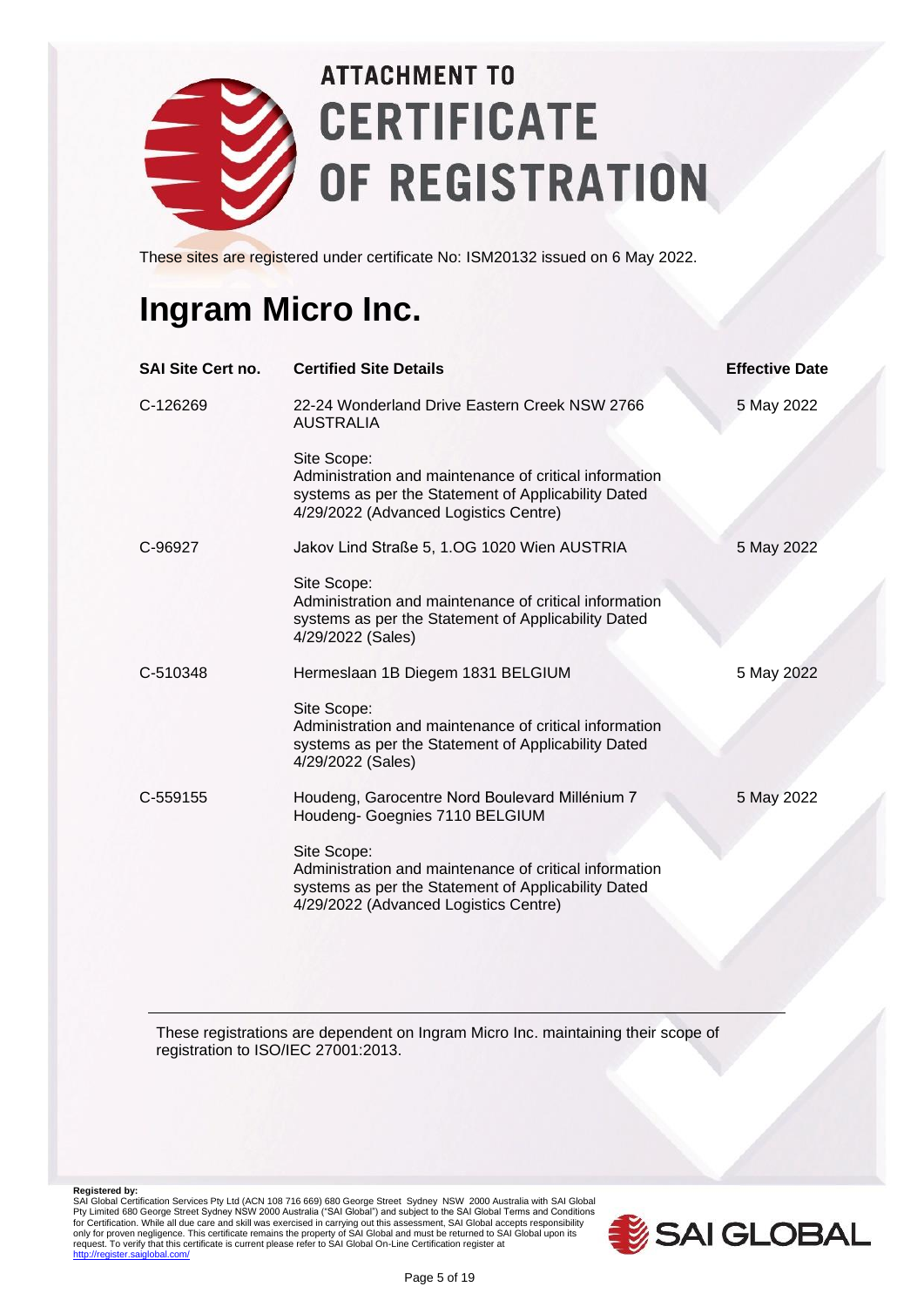

These sites are registered under certificate No: ISM20132 issued on 6 May 2022.

### **Ingram Micro Inc.**

| C-311499 | Emmanuellaan 2A B-1830 Machelen BELGIUM                                                                                                                               | 5 May 2022 |
|----------|-----------------------------------------------------------------------------------------------------------------------------------------------------------------------|------------|
|          | Site Scope:<br>Administration and maintenance of critical information<br>systems as per the Statement of Applicability Dated<br>4/29/2022 (Distribution Centre)       |            |
| C-107212 | Ingram Micro Brazil Ltda. Avenida Piracema, 1341<br>Tamboré - Barueri São Paulo BRAZIL                                                                                | 5 May 2022 |
|          | Site Scope:<br>Administration and maintenance of critical information<br>systems as per the Statement of Applicability Dated<br>4/29/2022 (Advanced Logistics Centre) |            |
| C-96913  | 7451 Nelson Road Richmond BC V6W 1L7 CANADA                                                                                                                           | 5 May 2022 |
|          | Site Scope:<br>Administration and maintenance of critical information<br>systems as per the Statement of Applicability Dated<br>4/29/2022 (Advanced Logistics Centre) |            |
| C-96914  | 55 Standish Court Mississauga ON L5R 4A1 CANADA                                                                                                                       | 5 May 2022 |
|          | Site Scope:<br>Administration and maintenance of critical information<br>systems as per the Statement of Applicability Dated<br>4/29/2022 (Advanced Logistics Centre) |            |

These registrations are dependent on Ingram Micro Inc. maintaining their scope of registration to ISO/IEC 27001:2013.

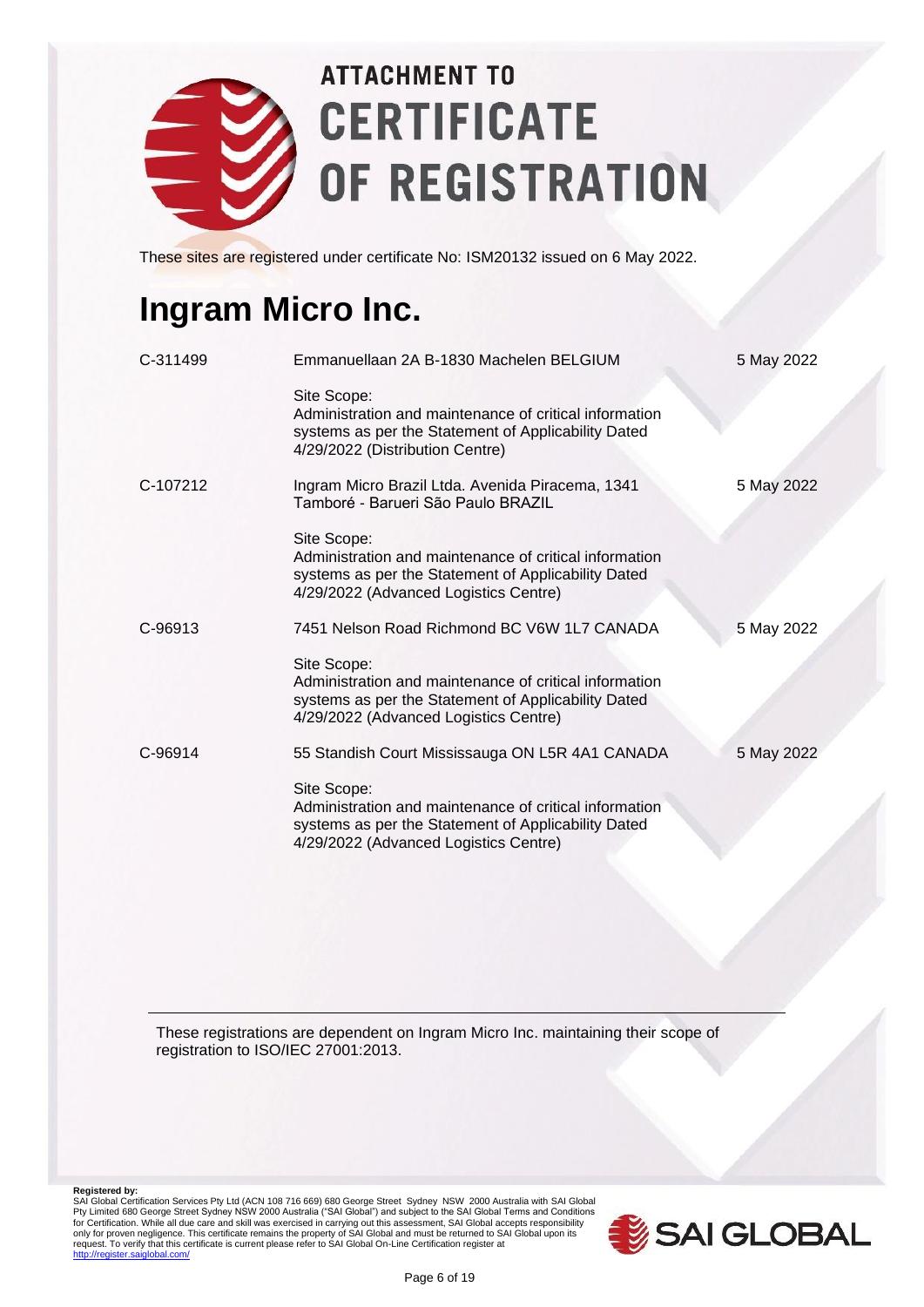

These sites are registered under certificate No: ISM20132 issued on 6 May 2022.

### **Ingram Micro Inc.**

| C-96915  | 88 Foster Crescent Mississauga ON L5R 4A2 CANADA                                                                                                                | 5 May 2022 |
|----------|-----------------------------------------------------------------------------------------------------------------------------------------------------------------|------------|
|          | Site Scope:<br>Administration and maintenance of critical information<br>systems as per the Statement of Applicability Dated<br>4/29/2022 (Sales)               |            |
| C-309605 | Camino Lo boza 120 módulo D Complejo Bodenor<br>Comuna de Pudahuel Santiago CHILE                                                                               | 5 May 2022 |
|          | Site Scope:<br>Administration and maintenance of critical information<br>systems as per the Statement of Applicability Dated<br>4/29/2022 (Distribution Centre) |            |
| C-309604 | Av. Providencia 1760, 11th floor Providencia Santiago<br>CHILE                                                                                                  | 5 May 2022 |
|          | Site Scope:<br>Administration and maintenance of critical information<br>systems as per the Statement of Applicability Dated<br>4/29/2022 (Sales)               |            |
| C-342210 | Avenida Cra 7 No. 155C-30 Torre E Piso 39 Edificio<br>North Point Bogota COLOMBIA                                                                               | 5 May 2022 |
|          | Site Scope:<br>Administration and maintenance of critical information<br>systems as per the Statement of Applicability Dated<br>4/29/2022 (Distribution Centre) |            |

These registrations are dependent on Ingram Micro Inc. maintaining their scope of registration to ISO/IEC 27001:2013.

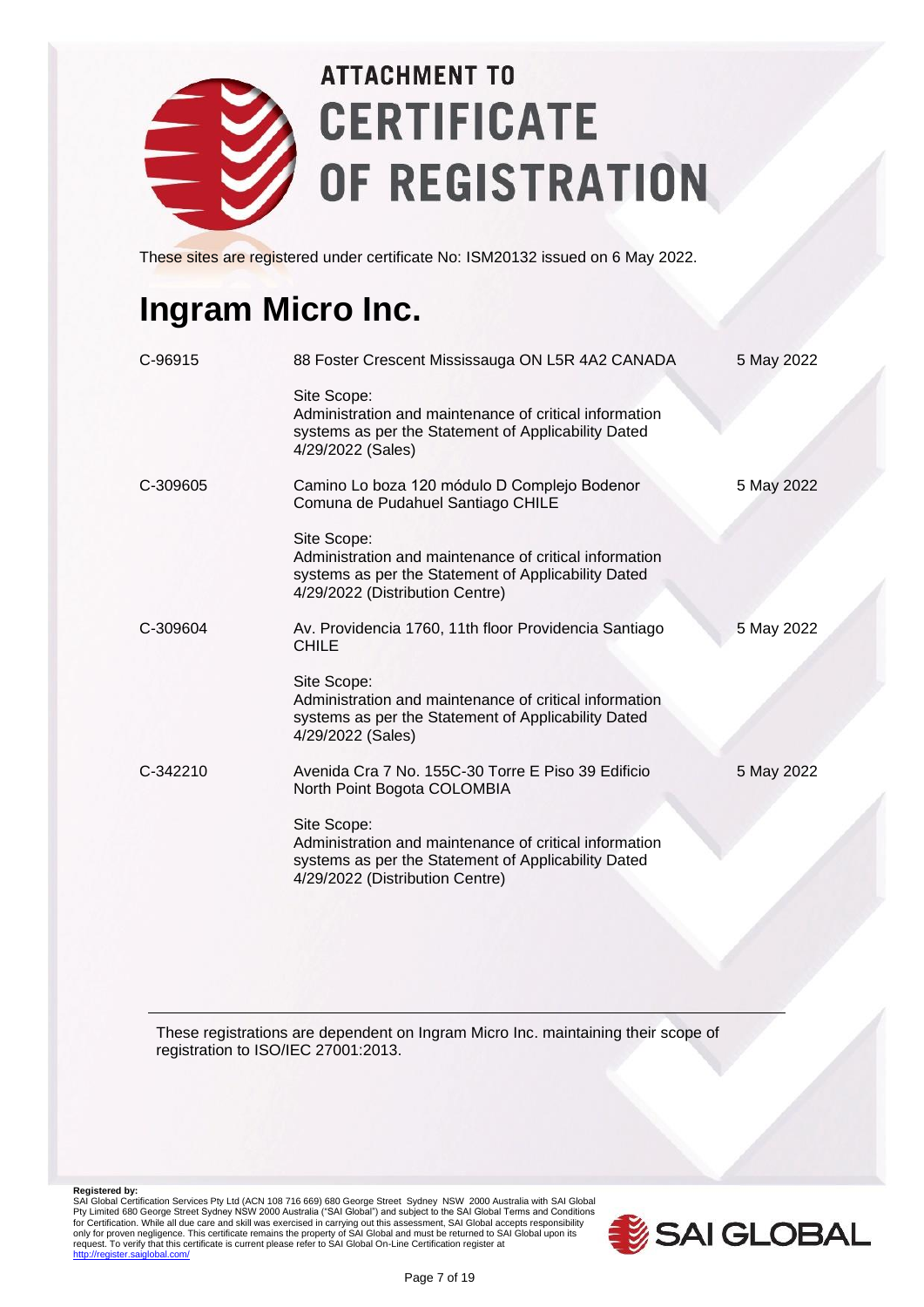

These sites are registered under certificate No: ISM20132 issued on 6 May 2022.

#### **Ingram Micro Inc.**

| C-429653 | BrightPoint North America LP dba Ingram Micro Mobility<br>500 Metros Nortre de matra Sobre la Radial Santa Ana<br>San Antonio de Belden Heredia COSTA RICA            | 5 May 2022 |
|----------|-----------------------------------------------------------------------------------------------------------------------------------------------------------------------|------------|
|          | Site Scope:<br>Administration and maintenance of critical information<br>systems as per the Statement of Applicability Dated<br>4/29/2022 (Advanced Logistics Centre) |            |
| C-510349 | Off Hovedvejen 3C Glostrup 2600 DENMARK                                                                                                                               | 5 May 2022 |
|          | Site Scope:<br>Administration and maintenance of critical information<br>systems as per the Statement of Applicability Dated<br>4/29/2022 (Sales)                     |            |
| C-311511 | Ingram Micro Oy, Linnoitustie 11 Espoo 02600 FINLAND                                                                                                                  | 5 May 2022 |
|          | Site Scope:<br>Administration and maintenance of critical information<br>systems as per the Statement of Applicability Dated<br>4/29/2022 (Sales)                     |            |
| C-559157 | Beauvais, 16, rue Joseph Cugnot Beauvais 60000<br><b>FRANCE</b>                                                                                                       | 5 May 2022 |
|          | Site Scope:<br>Administration and maintenance of critical information<br>systems as per the Statement of Applicability Dated<br>4/29/2022 (Advanced Logistics Centre) |            |

These registrations are dependent on Ingram Micro Inc. maintaining their scope of registration to ISO/IEC 27001:2013.

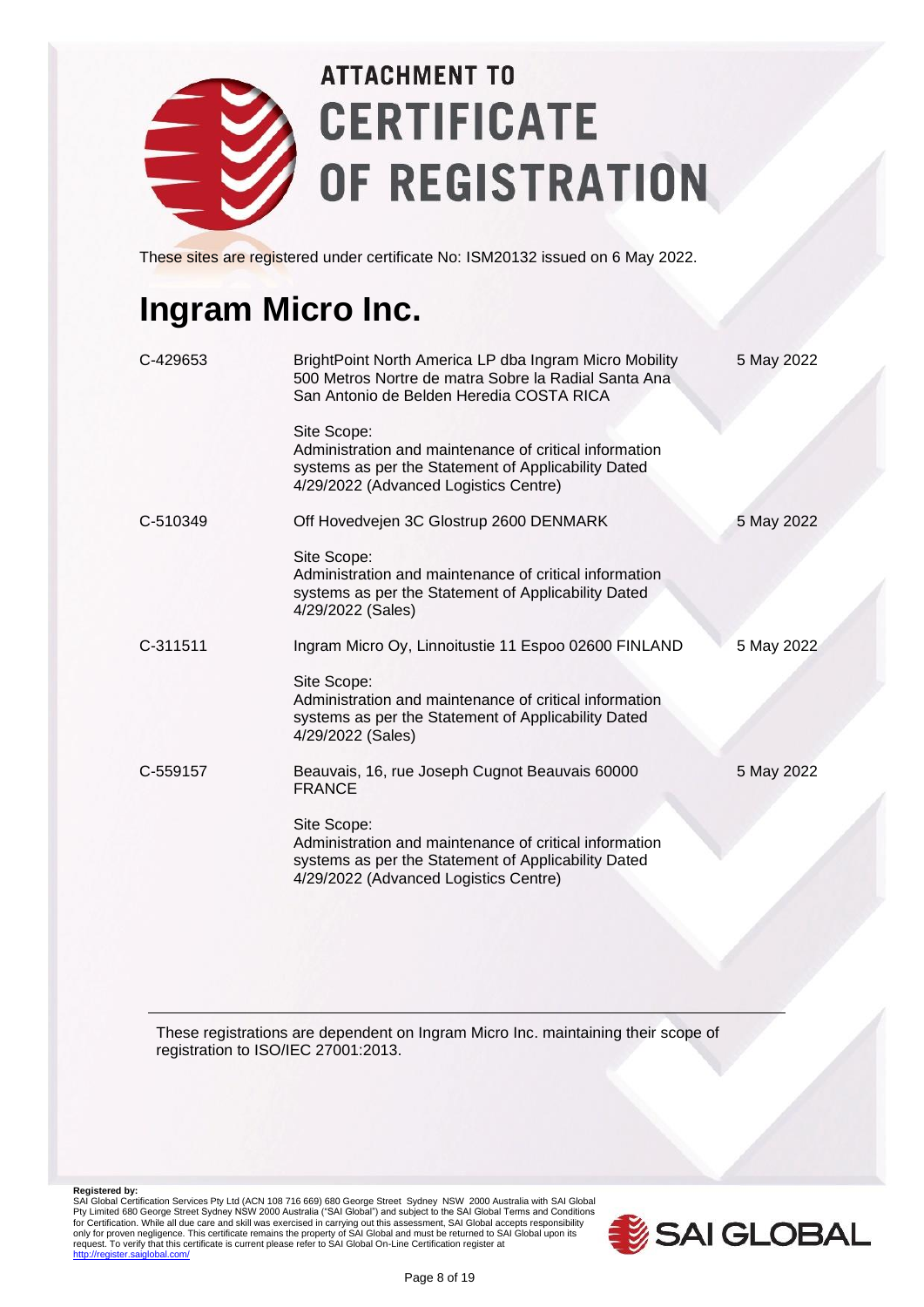

These sites are registered under certificate No: ISM20132 issued on 6 May 2022.

#### **Ingram Micro Inc.**

| C-559153 | Brive-la-Gaillarde, 15 rue Daniel de Cosnac Brive 19100<br><b>FRANCE</b>                                                                                              | 5 May 2022 |
|----------|-----------------------------------------------------------------------------------------------------------------------------------------------------------------------|------------|
|          | Site Scope:<br>Administration and maintenance of critical information<br>systems as per the Statement of Applicability Dated<br>4/29/2022 (Advanced Logistics Centre) |            |
| C-510350 | France Lesquin 5/7 rue des Bouleaux Lesquin 59810<br><b>FRANCE</b>                                                                                                    | 5 May 2022 |
|          | Site Scope:<br>Administration and maintenance of critical information<br>systems as per the Statement of Applicability Dated<br>4/29/2022 (Sales)                     |            |
| C-96921  | Ave de la Rotonde, de Lomme-Sequ Plateforme<br>Multimodale Lomme FRANCE                                                                                               | 5 May 2022 |
|          | Site Scope:<br>Administration and maintenance of critical information<br>systems as per the Statement of Applicability Dated<br>4/29/2022 (Distribution Centre)       |            |
| C-559154 | Montauban 100, Chemin de Baillot Montauban 82000<br><b>FRANCE</b>                                                                                                     | 5 May 2022 |
|          | Site Scope:<br>Administration and maintenance of critical information<br>systems as per the Statement of Applicability Dated<br>4/29/2022 (Advanced Logistics Centre) |            |

These registrations are dependent on Ingram Micro Inc. maintaining their scope of registration to ISO/IEC 27001:2013.

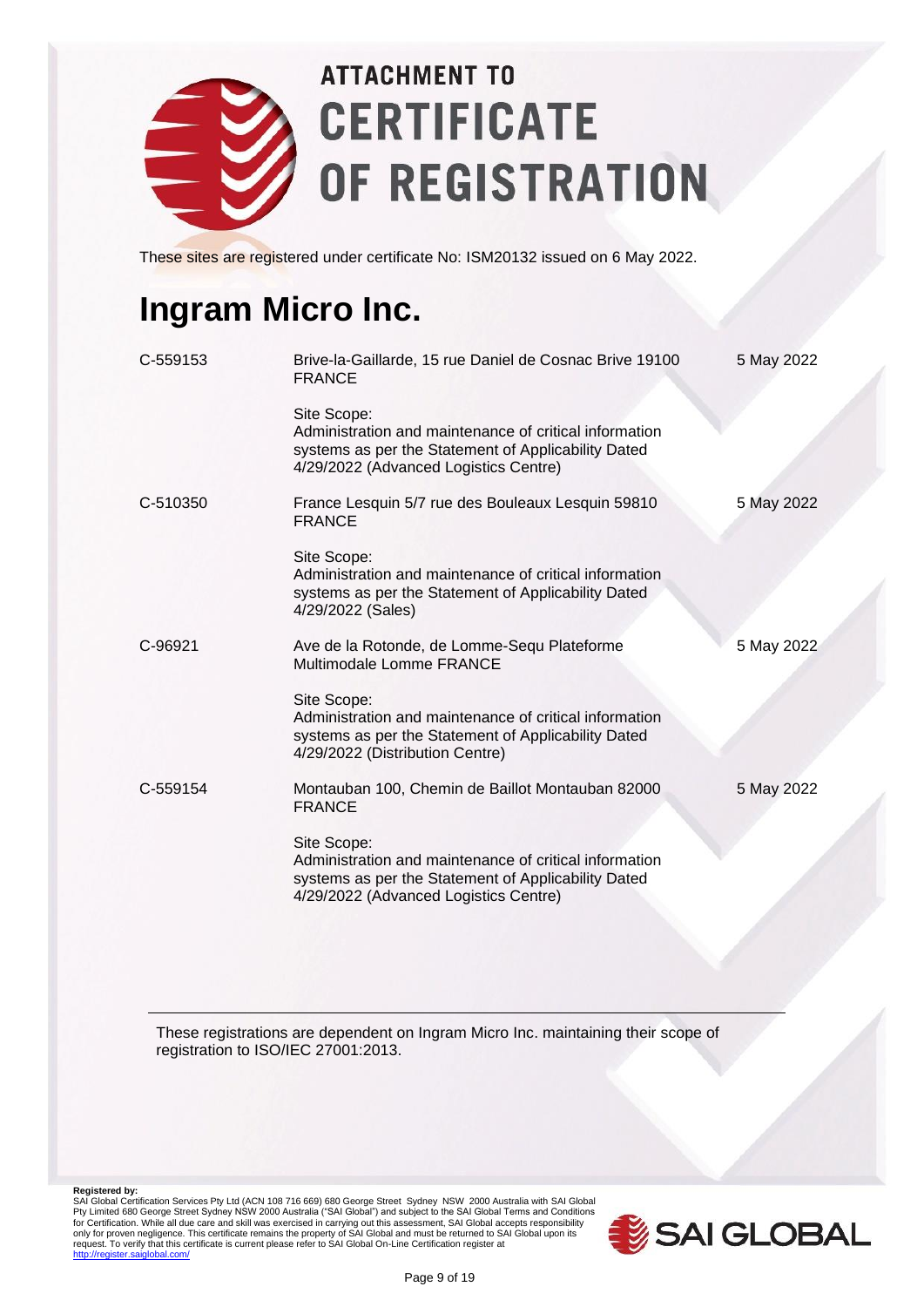

These sites are registered under certificate No: ISM20132 issued on 6 May 2022.

### **Ingram Micro Inc.**

| 25 Rue Michael Faraday Montigny Le Bretonneux<br><b>FRANCE</b>                                                                                                        | 5 May 2022 |
|-----------------------------------------------------------------------------------------------------------------------------------------------------------------------|------------|
| Site Scope:<br>Administration and maintenance of critical information<br>systems as per the Statement of Applicability Dated<br>4/29/2022 (Distribution Centre)       |            |
| Saint-Augustin, Zone Artisanale Saint- Augustin 19390<br><b>FRANCE</b>                                                                                                | 5 May 2022 |
| Site Scope:<br>Administration and maintenance of critical information<br>systems as per the Statement of Applicability Dated<br>4/29/2022 (Advanced Logistics Centre) |            |
| Hafenstrasse 60 D-38112 Braunsc GERMANY                                                                                                                               | 5 May 2022 |
| Site Scope:<br>Administration and maintenance of critical information<br>systems as per the Statement of Applicability Dated<br>4/29/2022 (Sales)                     |            |
| Heisenbergbogen 3 D-85609 Dornach GERMANY                                                                                                                             | 5 May 2022 |
| Site Scope:<br>Administration and maintenance of critical information<br>systems as per the Statement of Applicability Dated<br>4/29/2022 (Sales)                     |            |
|                                                                                                                                                                       |            |

These registrations are dependent on Ingram Micro Inc. maintaining their scope of registration to ISO/IEC 27001:2013.

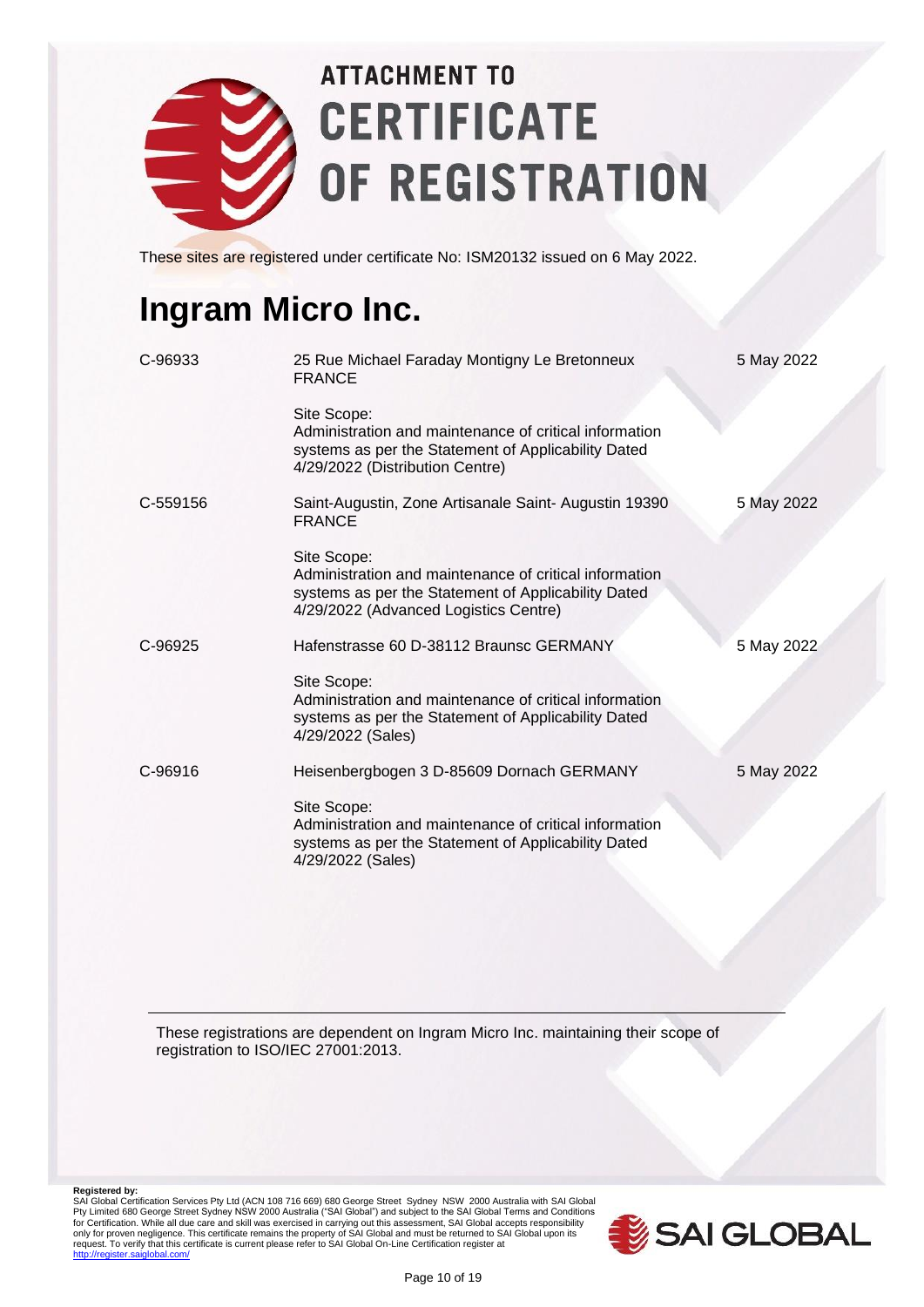

These sites are registered under certificate No: ISM20132 issued on 6 May 2022.

### **Ingram Micro Inc.**

| C-96924  | Erwitter Strassee 27-29 D-59557 Lippstadt GERMANY                                                                                                                     | 5 May 2022 |
|----------|-----------------------------------------------------------------------------------------------------------------------------------------------------------------------|------------|
|          | Site Scope:<br>Administration and maintenance of critical information<br>systems as per the Statement of Applicability Dated<br>4/29/2022 (Sales)                     |            |
| C-96917  | Europaring 20-22 D-94315 Straubing GERMANY                                                                                                                            | 5 May 2022 |
|          | Site Scope:<br>Administration and maintenance of critical information<br>systems as per the Statement of Applicability Dated<br>4/29/2022 (Advanced Logistics Centre) |            |
| C-311510 | Weberstr. 2 D-49134 Wallenhorst GERMANY                                                                                                                               | 5 May 2022 |
|          | Site Scope:<br>Administration and maintenance of critical information<br>systems as per the Statement of Applicability Dated<br>4/29/2022 (Distribution Centre)       |            |
| C-510351 | Akácos, Fót, East Gate Business Park Budapest H-2151<br><b>HUNGARY</b>                                                                                                | 5 May 2022 |
|          | Site Scope:<br>Administration and maintenance of critical information<br>systems as per the Statement of Applicability Dated<br>4/29/2022 (Distribution Centre)       |            |

These registrations are dependent on Ingram Micro Inc. maintaining their scope of registration to ISO/IEC 27001:2013.

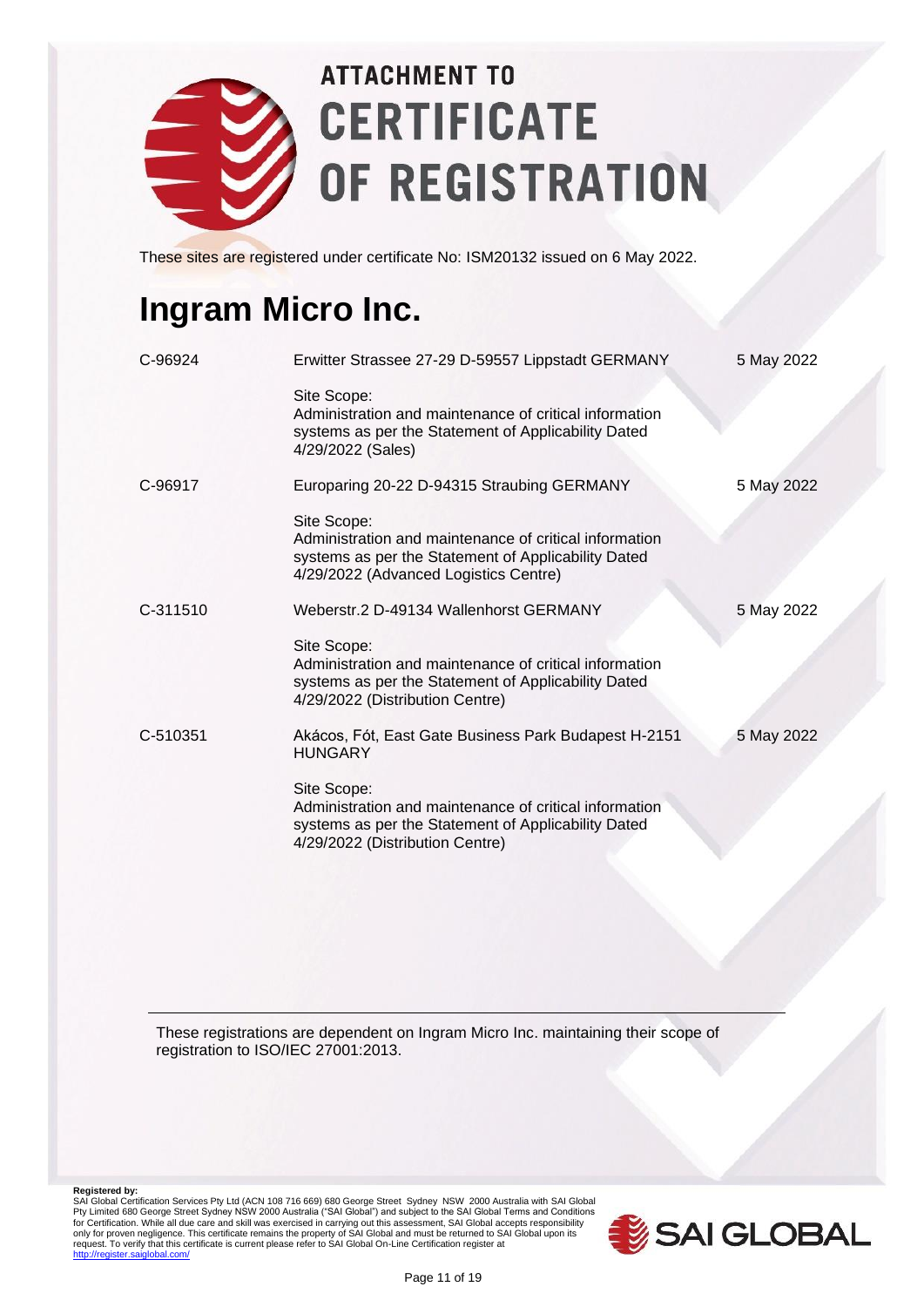

These sites are registered under certificate No: ISM20132 issued on 6 May 2022.

### **Ingram Micro Inc.**

| C-96936  | Madarasz Viktor u.47-49 H-1138 Budapest HUNGARY                                                                                                                 | 5 May 2022 |
|----------|-----------------------------------------------------------------------------------------------------------------------------------------------------------------|------------|
|          | Site Scope:<br>Administration and maintenance of critical information<br>systems as per the Statement of Applicability Dated<br>4/29/2022 (Sales)               |            |
| C-96938  | Ingram Micro S.R.L & Ingram Direct S.R.L - Viale delle<br>Industrie 14/b 20049 Settala (MI) ITALY                                                               | 5 May 2022 |
|          | Site Scope:<br>Administration and maintenance of critical information<br>systems as per the Statement of Applicability Dated<br>4/29/2022 (Sales)               |            |
| C-96956  | Av. 16 de Septiembre No. 225 Col. Barrio San Martin<br>Xochinahuac Alcaldía Azcapotzalco Ciudad de México<br>C.P. 02140 MEXICO                                  | 5 May 2022 |
|          | Site Scope:<br>Administration and maintenance of critical information<br>systems as per the Statement of Applicability Dated<br>4/29/2022 (Distribution Centre) |            |
| C-342211 | Calle Joselillo No. 3 Piso 5to, col. El Parque Naucalpan<br>de Juárez Estado de México C.P. 53398 MEXICO                                                        | 5 May 2022 |
|          | Site Scope:<br>Administration and maintenance of critical information<br>systems as per the Statement of Applicability Dated<br>4/29/2022 (Distribution Centre) |            |

These registrations are dependent on Ingram Micro Inc. maintaining their scope of registration to ISO/IEC 27001:2013.

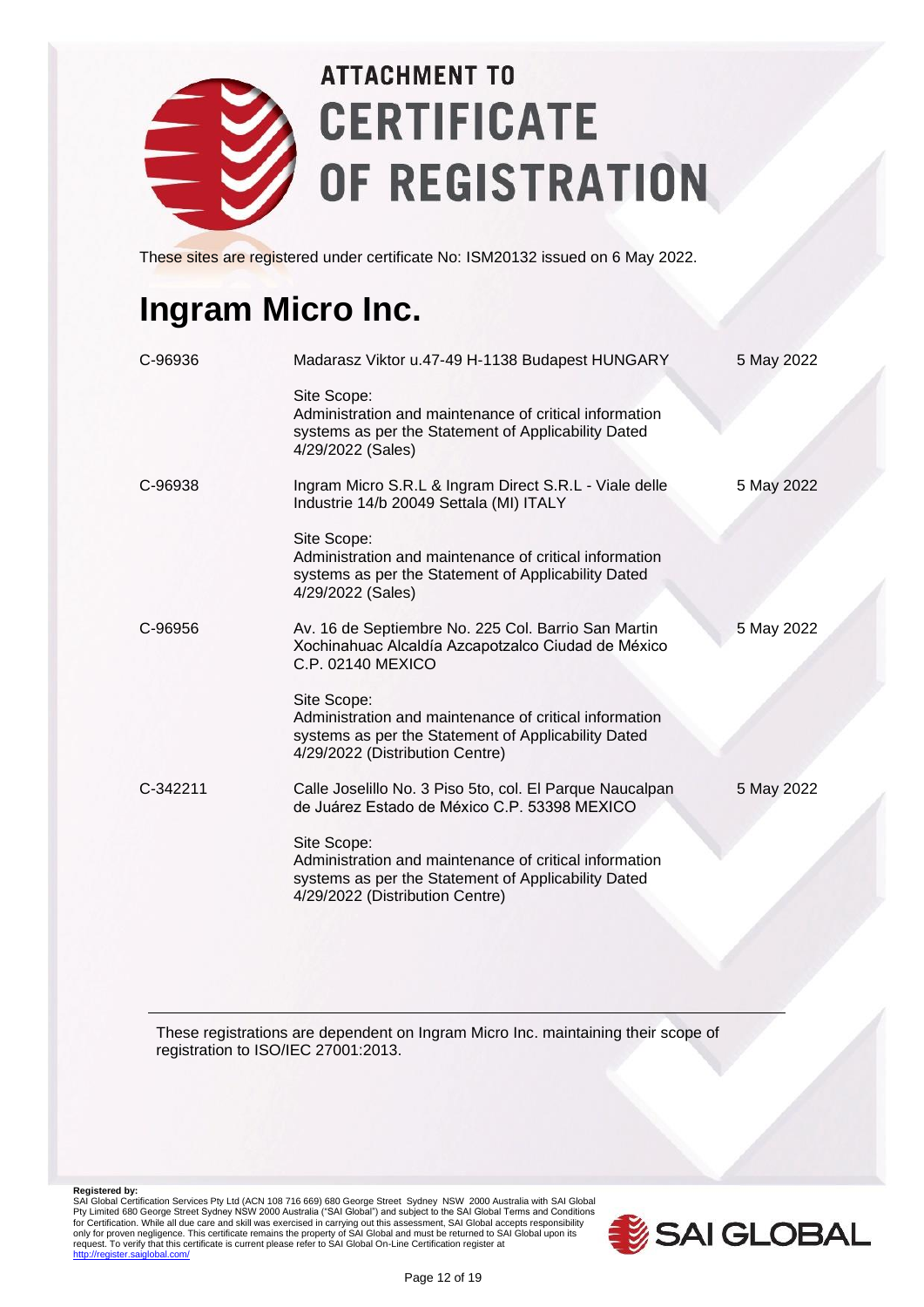

These sites are registered under certificate No: ISM20132 issued on 6 May 2022.

### **Ingram Micro Inc.**

| C-96939  | 5047 TM Tilburg Gesworenhoeksweg, VOSSENBERG<br><b>ZUID-WEST Noord-Branbant NETHERLANDS</b>                                                                           | 5 May 2022 |
|----------|-----------------------------------------------------------------------------------------------------------------------------------------------------------------------|------------|
|          | Site Scope:<br>Administration and maintenance of critical information<br>systems as per the Statement of Applicability Dated<br>4/29/2022 (Advanced Logistics Centre) |            |
| C-510352 | TS Netherlands Office Papendorpseweg 95 Utrecht 3528<br><b>BJ NETHERLANDS</b>                                                                                         | 5 May 2022 |
|          | Site Scope:<br>Administration and maintenance of critical information<br>systems as per the Statement of Applicability Dated<br>4/29/2022 (Sales)                     |            |
| C-510353 | Brynsveien 12 Oslo 0667 NORWAY                                                                                                                                        | 5 May 2022 |
|          | Site Scope:<br>Administration and maintenance of critical information<br>systems as per the Statement of Applicability Dated<br>4/29/2022 (Sales)                     |            |
| C-342204 | Ave Jorge Basadre Grohmann #157 Floor 6 and 7 San<br>Isidro, Lima LIMA27 PERU                                                                                         | 5 May 2022 |
|          | Site Scope:<br>Administration and maintenance of critical information<br>systems as per the Statement of Applicability Dated<br>4/29/2022 (Sales)                     |            |

These registrations are dependent on Ingram Micro Inc. maintaining their scope of registration to ISO/IEC 27001:2013.

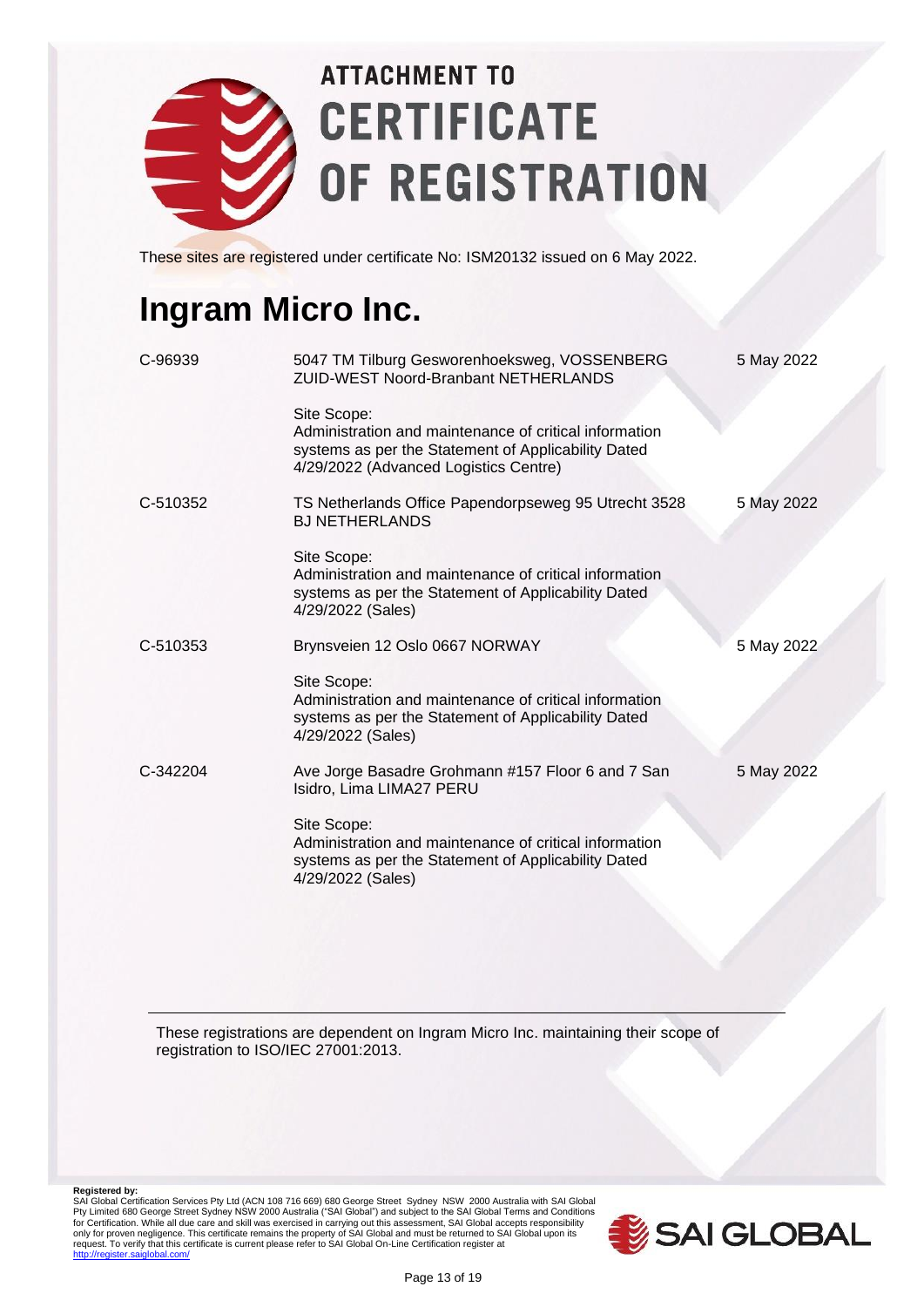

These sites are registered under certificate No: ISM20132 issued on 6 May 2022.

#### **Ingram Micro Inc.**

| C-342205 | Ave Javier Prado Este #175 Floor 9 San Isidro, Lima<br><b>LIMA27 PERU</b>                                                                                                             | 5 May 2022 |
|----------|---------------------------------------------------------------------------------------------------------------------------------------------------------------------------------------|------------|
|          | Site Scope:<br>Administration and maintenance of critical information<br>systems as per the Statement of Applicability Dated<br>4/29/2022 (Distribution Centre)                       |            |
| C-311515 | Av. Dr. Luis Sa, Armazem H, Parque Monserrate -<br>Abrunhe Sinatra PORTUGAL                                                                                                           | 5 May 2022 |
|          | Site Scope:<br>Administration and maintenance of critical information<br>systems as per the Statement of Applicability Dated<br>4/29/2022 (Sales)                                     |            |
| C-429654 | BrightPoint North America LP dba Ingram Micro Mobility<br>South Industrial Park Lot 14 Humacao Industrial Park<br>North Bldg. #2 State Rd PR 3km 76.4 Rio Abajo<br><b>PUERTO RICO</b> | 5 May 2022 |
|          | Site Scope:<br>Administration and maintenance of critical information<br>systems as per the Statement of Applicability Dated<br>4/29/2022 (Advanced Logistics Centre)                 |            |
| C-126273 | 40 Changi North Crescent Changi 499639 SINGAPORE                                                                                                                                      | 5 May 2022 |
|          | Site Scope:<br>Administration and maintenance of critical information<br>systems as per the Statement of Applicability Dated<br>4/29/2022 (Distribution Centre)                       |            |

These registrations are dependent on Ingram Micro Inc. maintaining their scope of registration to ISO/IEC 27001:2013.

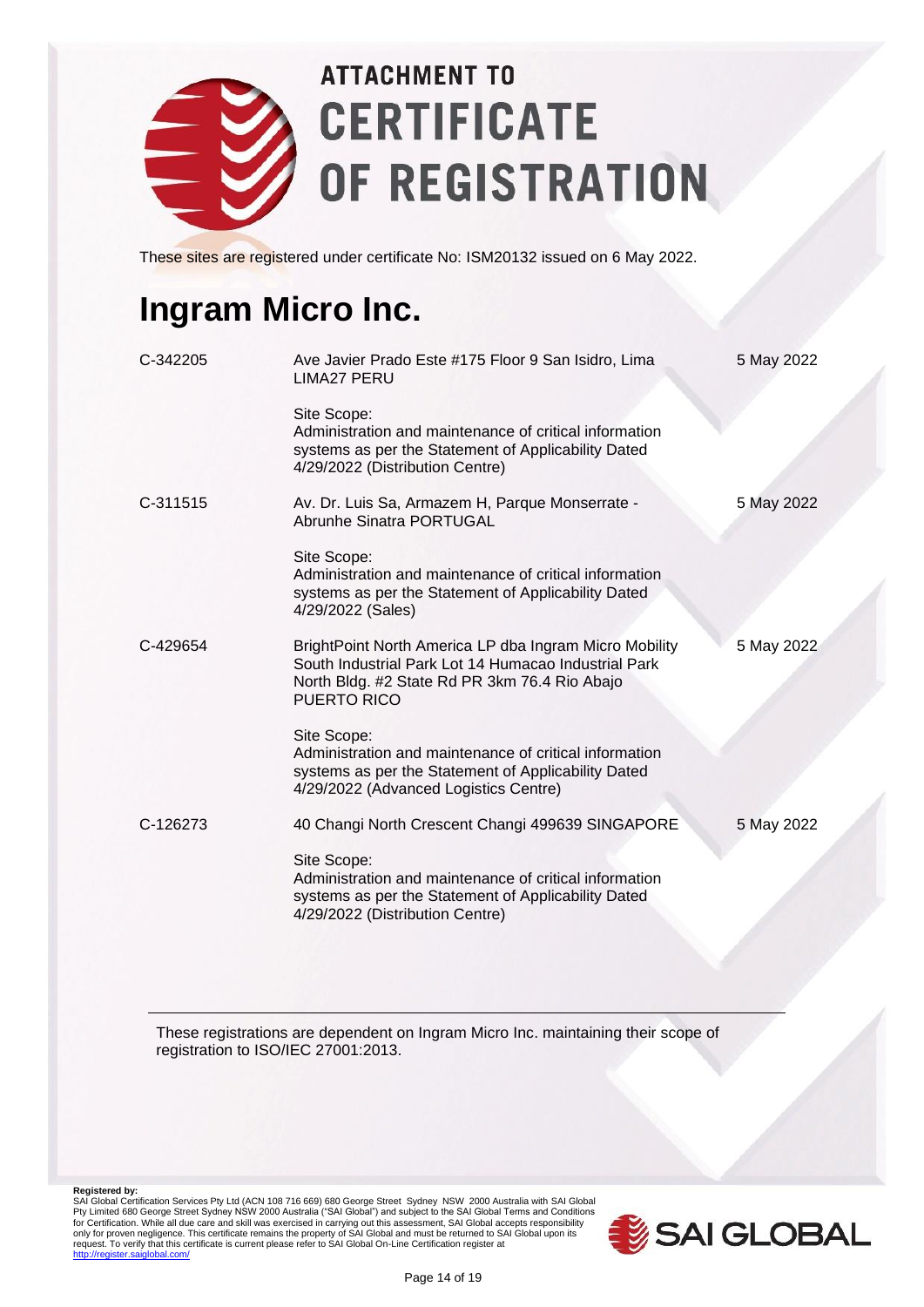

These sites are registered under certificate No: ISM20132 issued on 6 May 2022.

#### **Ingram Micro Inc.**

| C-126272 | 205 Kallang Bahru #04-00 Kallang Bahru 339341<br><b>SINGAPORE</b>                                                                                                     | 5 May 2022 |
|----------|-----------------------------------------------------------------------------------------------------------------------------------------------------------------------|------------|
|          | Site Scope:<br>Administration and maintenance of critical information<br>systems as per the Statement of Applicability Dated<br>4/29/2022 (Sales)                     |            |
| C-311527 | Viladecans Business Park Edifuro Australia C/Antonio<br>Machado 78-80 1a y 2a Planta 08840 Viladecans<br>Barcelona SPAIN                                              | 5 May 2022 |
|          | Site Scope:<br>Administration and maintenance of critical information<br>systems as per the Statement of Applicability Dated<br>4/29/2022 (Sales)                     |            |
| C-311500 | Av. Europa 5 (Poligono Constanti) Pol. Ind. Constanti<br>Constanti (Tarragona) 43120 SPAIN                                                                            | 5 May 2022 |
|          | Site Scope:<br>Administration and maintenance of critical information<br>systems as per the Statement of Applicability Dated<br>4/29/2022 (Advanced Logistics Centre) |            |
| C-311528 | Gardsfogderagen 7 S-168 67 Bromma SWEDEN                                                                                                                              | 5 May 2022 |
|          | Site Scope:<br>Administration and maintenance of critical information<br>systems as per the Statement of Applicability Dated<br>4/29/2022 (Distribution Centre)       |            |

These registrations are dependent on Ingram Micro Inc. maintaining their scope of registration to ISO/IEC 27001:2013.

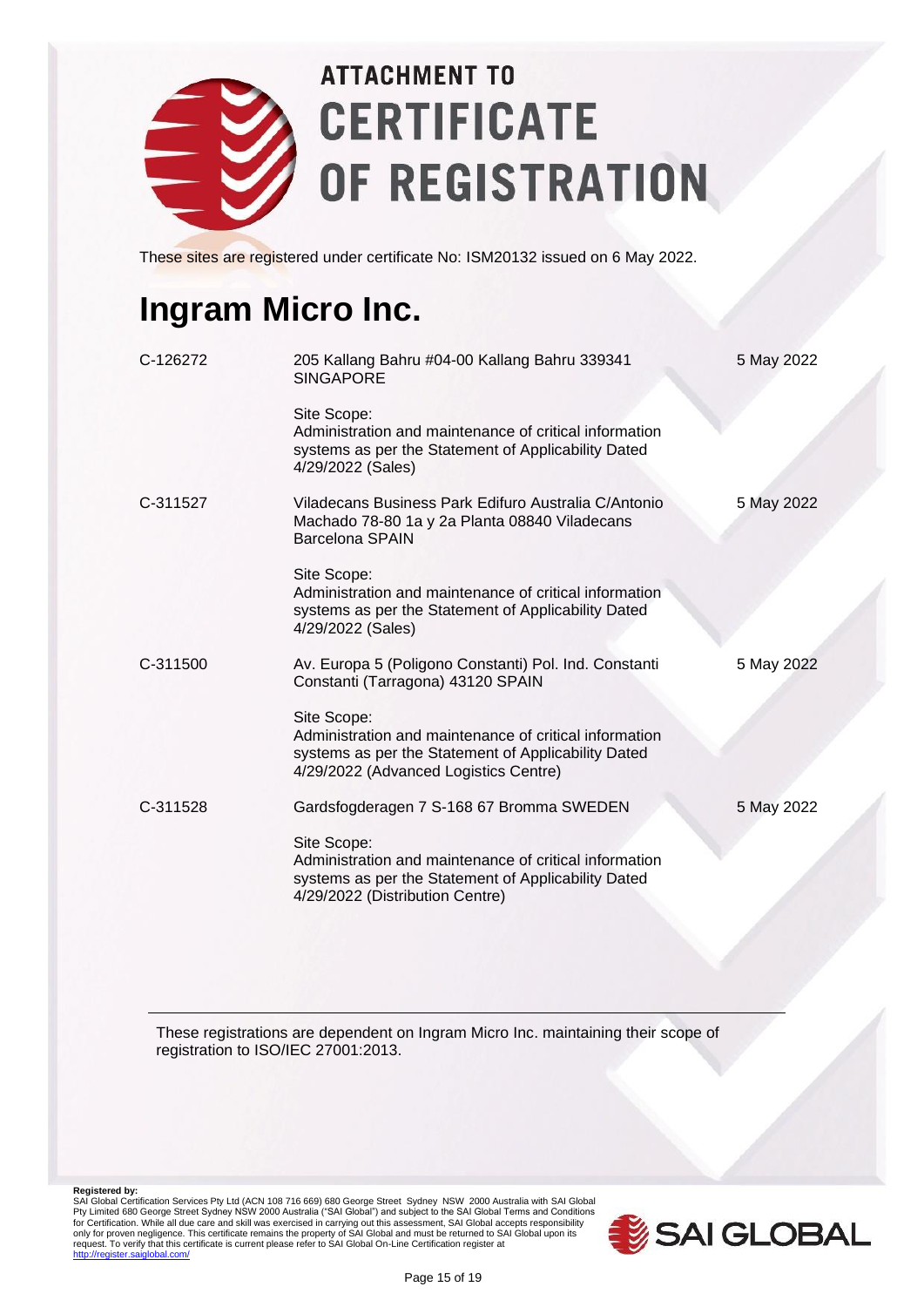

These sites are registered under certificate No: ISM20132 issued on 6 May 2022.

#### **Ingram Micro Inc.**

| C-96946  | Tallbacksgatan 13 195 72 ROSERSBERG Stockholm lan<br><b>SWEDEN</b>                                                                                                    | 5 May 2022 |
|----------|-----------------------------------------------------------------------------------------------------------------------------------------------------------------------|------------|
|          | Site Scope:<br>Administration and maintenance of critical information<br>systems as per the Statement of Applicability Dated<br>4/29/2022 (Sales)                     |            |
| C-96947  | C/o Galliker Ch-6246 Altishofen SWITZERLAND                                                                                                                           | 5 May 2022 |
|          | Site Scope:<br>Administration and maintenance of critical information<br>systems as per the Statement of Applicability Dated<br>4/29/2022 (Distribution Centre)       |            |
| C-96948  | Brunnmatt 14 Ch-6330 Cham SWITZERLAND                                                                                                                                 | 5 May 2022 |
|          | Site Scope:<br>Administration and maintenance of critical information<br>systems as per the Statement of Applicability Dated<br>4/29/2022 (Sales)                     |            |
| C-559160 | Building 1, Innovation Hub Al Falak Street, Dubai Internet<br>City Dubai P.O Box 33550 UNITED ARAB EMIRATES                                                           | 5 May 2022 |
|          | Site Scope:<br>Administration and maintenance of critical information<br>systems as per the Statement of Applicability Dated<br>4/29/2022 (Advanced Logistics Centre) |            |

These registrations are dependent on Ingram Micro Inc. maintaining their scope of registration to ISO/IEC 27001:2013.

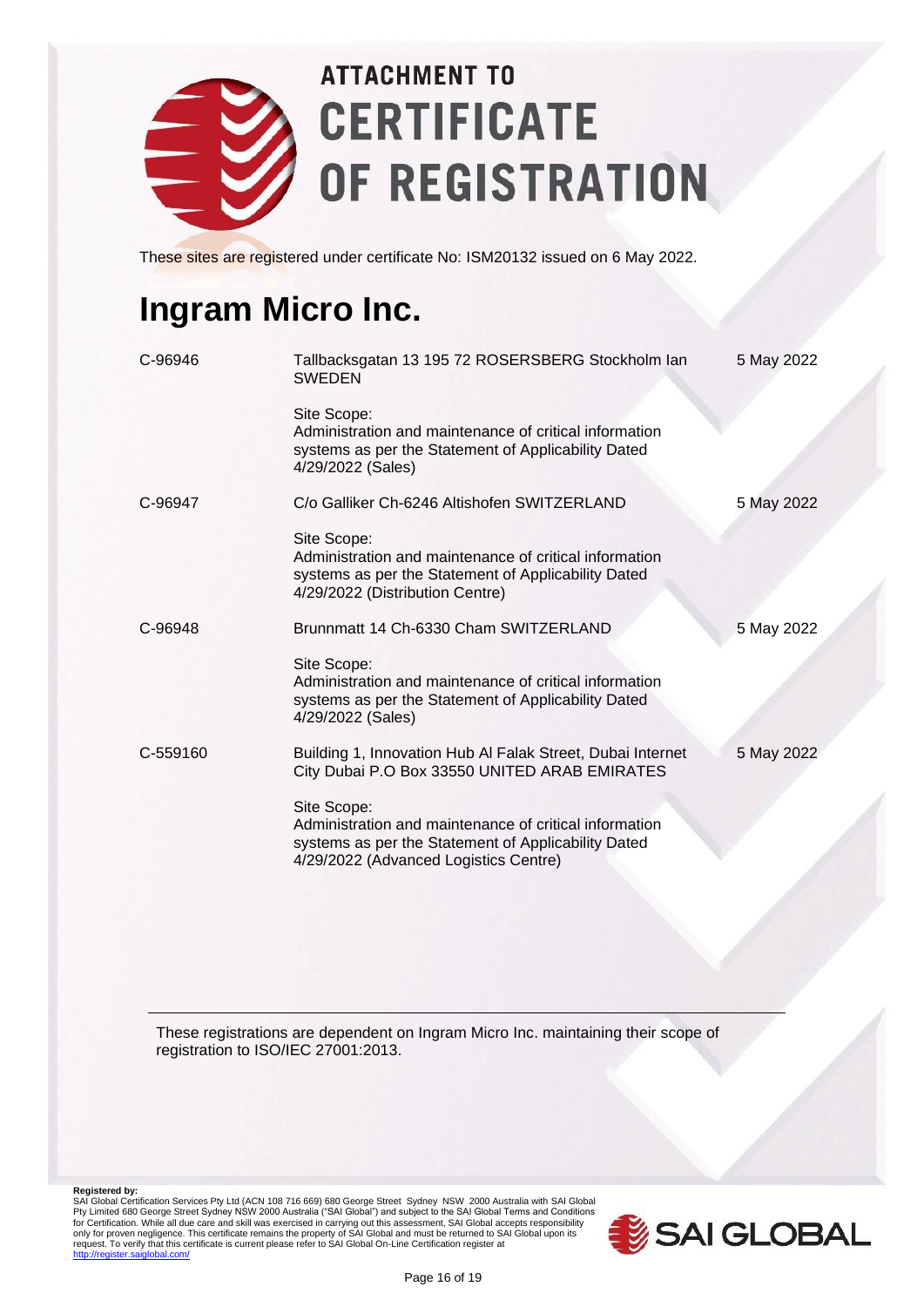

These sites are registered under certificate No: ISM20132 issued on 6 May 2022.

#### **Ingram Micro Inc.**

| C-311529 | <b>CBXII West Midsummer Boulevard Milton Keynes</b><br>MK92EA UNITED KINGDOM                                                                                          | 5 May 2022 |
|----------|-----------------------------------------------------------------------------------------------------------------------------------------------------------------------|------------|
|          | Site Scope:<br>Administration and maintenance of critical information<br>systems as per the Statement of Applicability Dated<br>4/29/2022 (Advanced Logistics Centre) |            |
| C-96949  | Parklands, Drift East Crick NN6 7EX Northants Nn6 7E<br><b>NHANTS UNITED KINGDOM</b>                                                                                  | 5 May 2022 |
|          | Site Scope:<br>Administration and maintenance of critical information<br>systems as per the Statement of Applicability Dated<br>4/29/2022 (Distribution Centre)       |            |
| C-510354 | BrightPoint North America LP dba Ingram Micro Mobility<br>14500 FAA Blvd Fort Worth Texas UNITED STATES                                                               | 5 May 2022 |
|          | Site Scope:<br>Administration and maintenance of critical information<br>systems as per the Statement of Applicability Dated<br>4/29/2022 (Advanced Logistics Centre) |            |
| C-311612 | 3351 Michelson Drive, Suite 100 Irvine CA 92612<br><b>UNITED STATES</b>                                                                                               | 5 May 2022 |
|          | Site Scope:<br>Administration and maintenance of critical information<br>systems as per the Statement of Applicability Dated<br>4/29/2022 (Advanced Logistics Centre) |            |
|          |                                                                                                                                                                       |            |

These registrations are dependent on Ingram Micro Inc. maintaining their scope of registration to ISO/IEC 27001:2013.

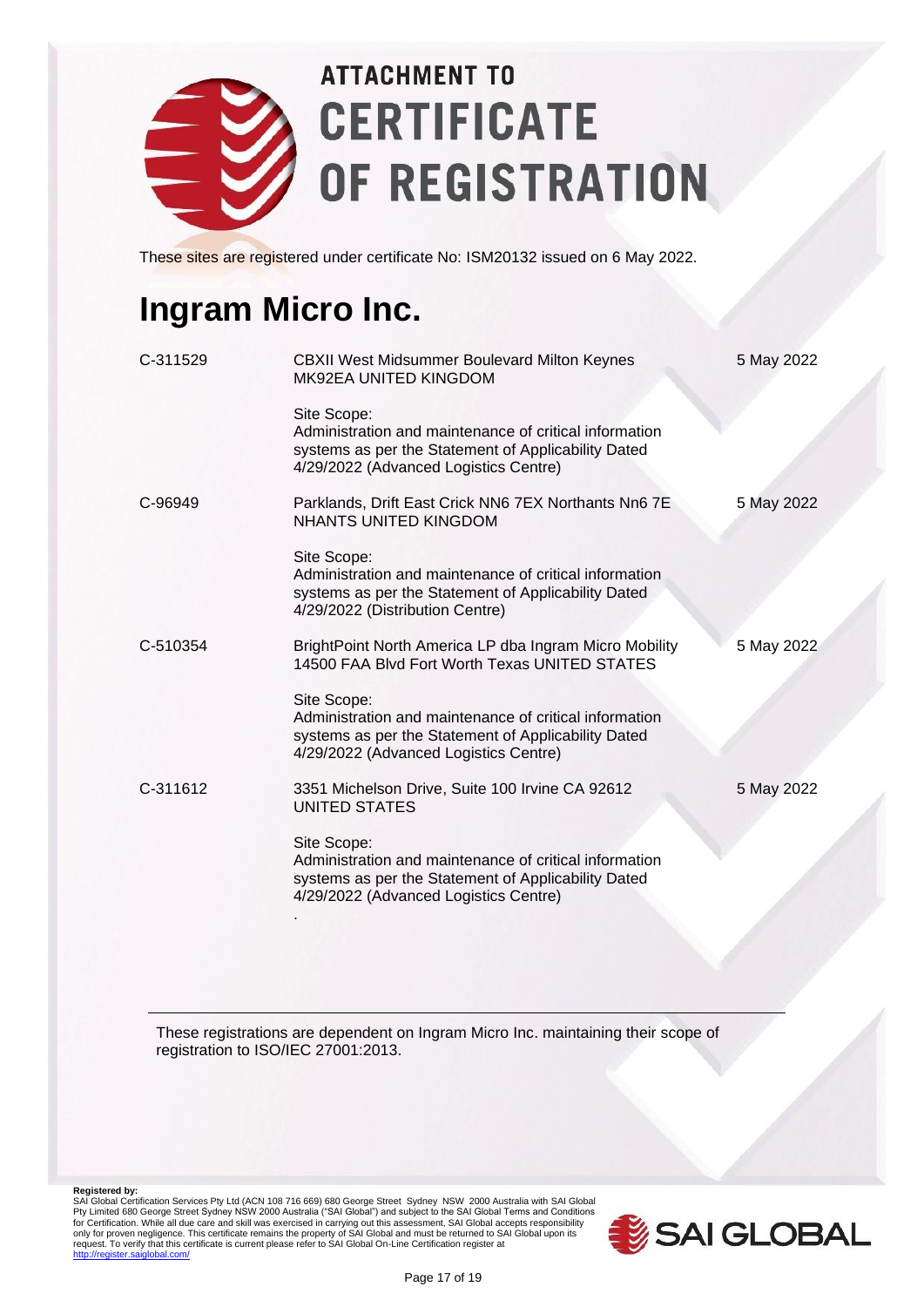

These sites are registered under certificate No: ISM20132 issued on 6 May 2022.

#### **Ingram Micro Inc.**

| C-96905  | 12510 Micro Drive Mira Loma CA 91752 UNITED<br><b>STATES</b>                                                                                                          | 5 May 2022 |
|----------|-----------------------------------------------------------------------------------------------------------------------------------------------------------------------|------------|
|          | Site Scope:<br>Administration and maintenance of critical information<br>systems as per the Statement of Applicability Dated<br>4/29/2022 (Advanced Logistics Centre) |            |
| C-311530 | 2000 NW 84th Avenue Miami FL 33122 UNITED<br><b>STATES</b>                                                                                                            | 5 May 2022 |
|          | Site Scope:<br>Administration and maintenance of critical information<br>systems as per the Statement of Applicability Dated<br>4/29/2022 (Advanced Logistics Centre) |            |
| C-96909  | 415 East Lies Road Carol Stream IL 60188 UNITED<br><b>STATES</b>                                                                                                      | 5 May 2022 |
|          | Site Scope:<br>Administration and maintenance of critical information<br>systems as per the Statement of Applicability Dated<br>4/29/2022 (Advanced Logistics Centre) |            |
| C-559159 | 8685 Eastgate Rd, Suite 100 Henderson NV 89015<br><b>UNITED STATES</b>                                                                                                | 5 May 2022 |
|          | Site Scope:<br>Administration and maintenance of critical information<br>systems as per the Statement of Applicability Dated<br>4/29/2022 (Advanced Logistics Centre) |            |

These registrations are dependent on Ingram Micro Inc. maintaining their scope of registration to ISO/IEC 27001:2013.